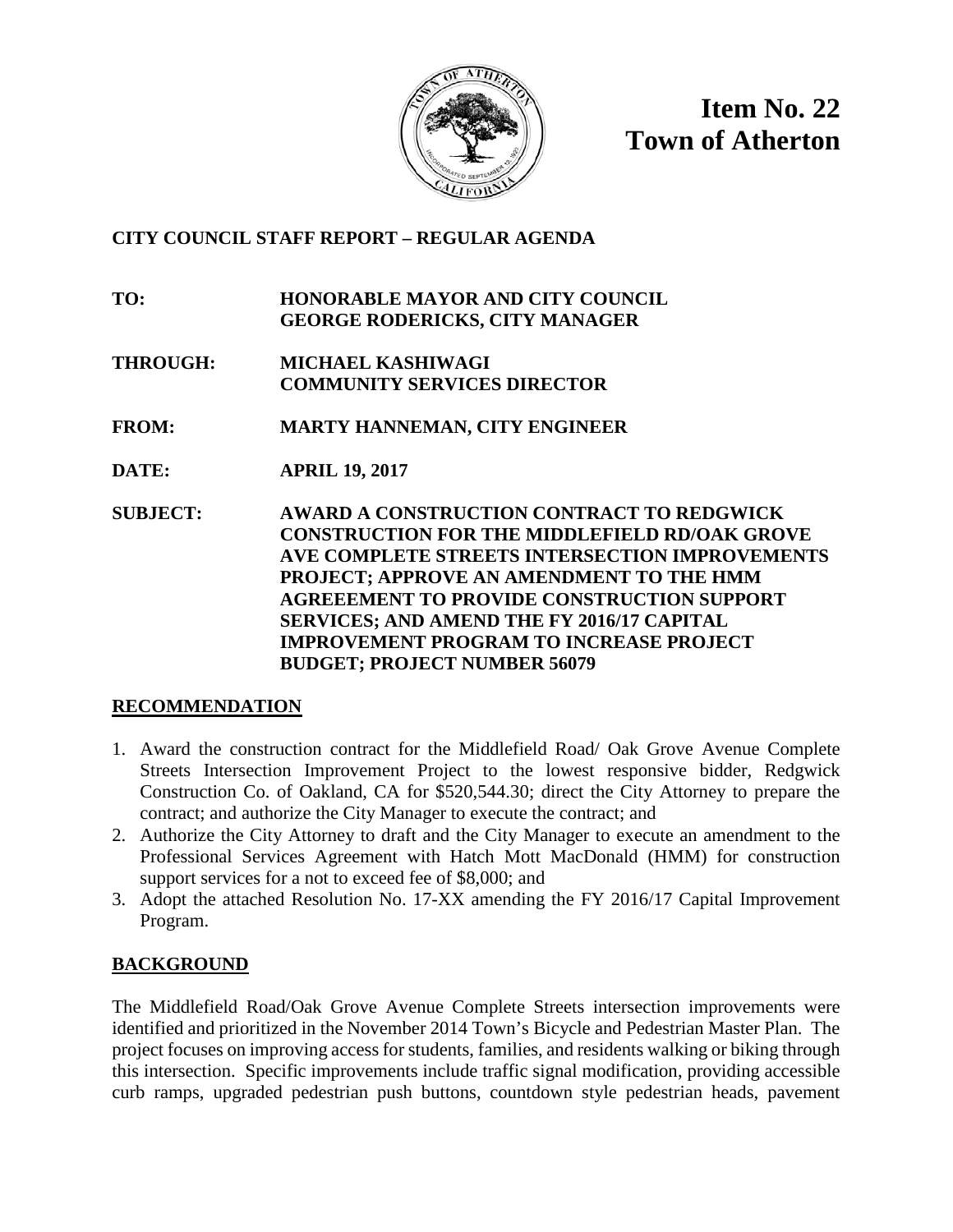Middlefield Rd/ Oak Grove Ave Intersection Improvements Project April 19, 2017 Page 2 of 3

improvements, improved pedestrian and bike paths and removing barriers along the pedestrian path.

The Transportation Development Act (TDA) Program funds projects that encourage bicycling and pedestrian conditions. The Town received approval of a TDA grant funding allocation from the Metropolitan Transportation Commission (MTC) for the Middlefield Road/Oak Grove Avenue Complete Streets project on August 5, 2015. The Town received a grant award of \$124,200 in TDA funds which required an equal Town match of \$124,200. In September 2015, Council approved amending the 2015/16 Capital Improvement Program to add the TDA grant for the Middlefield Road/Oak Grove Avenue Complete Streets Improvement project with a budget amount of \$248,400.

In December 2015, the Council authorized a contract in the amount of \$45,570, with Hatch Mott MacDonald (HMM) on a time and materials basis for the preparation of plans, specifications and estimate (PS&E) for the Middlefield Road/Oak Grove Avenue Complete Streets Improvement project. On February 15, 2017, Council approved an amendment to the HMM agreement for additional design services for Class I and Class II bike lanes along Oak Grove Avenue for a not to exceed fee of \$15,400. The current HMM agreement does not include construction support services i.e., respond to request for information (RFI's) or potential change orders. Thus, staff is recommending Council approve an amendment to the HMM agreement to provide construction support services for a not to exceed fee of \$8,000.

Following Council's approval on March 15, 2017 of the final plans and specifications and authorization to advertise for bid, staff issued a formal bid package for advertisement. The bid was publicly noticed on the Town's website, plan house exchange, local newspapers, such as The Almanac News and Palo Alto Weekly. Bids were received and opened on April 11, 2017, providing almost four weeks of advertising.

### **ANALYSIS**

The following two bids were received for the Middlefield Rd/Oak Grove Ave Complete Streets Improvement project:

| <b>Contractor</b>              | Location    | <b>Bid Amount</b> |
|--------------------------------|-------------|-------------------|
| Redgwick Construction Co.      | Oakland, CA | \$520,544.30      |
| <b>Golden Bay Construction</b> | Hayward, CA | \$774,545.00      |

Upon review of the bids summited, Redgwick Construction Co. was deemed the lowest responsive bidder for construction services for this project.

The Engineers estimate for this project is \$338,197. The Redgwick Construction bid of \$520,544.30 is 53% higher than the Engineers estimate. Based on staff communication with individuals in the construction industry, many other project bids are coming in higher than expected due to the active construction climate in northern California. The option of rejecting all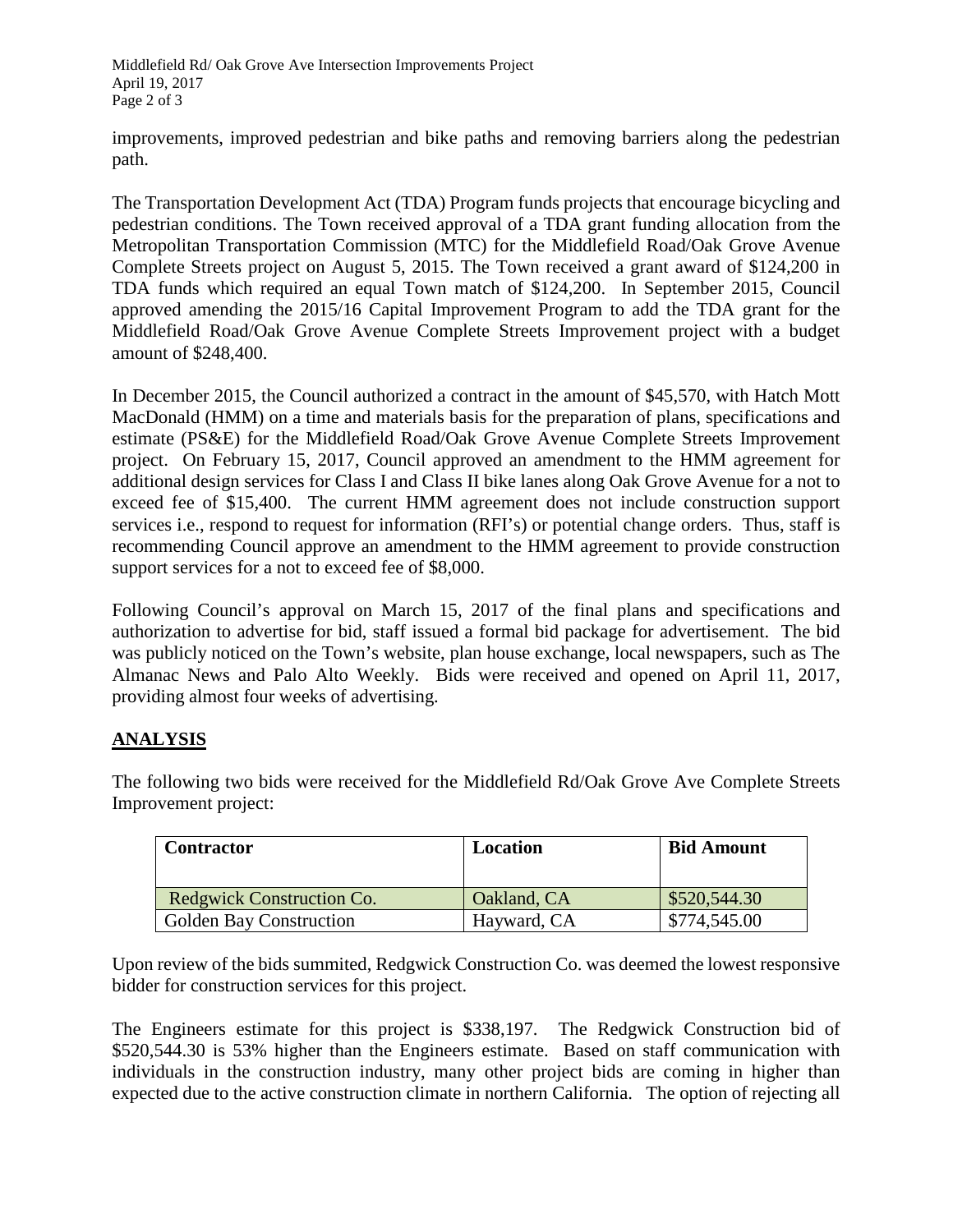Middlefield Rd/ Oak Grove Ave Intersection Improvements Project April 19, 2017 Page 3 of 3

bids and going back out to bid again would result in missing the window for construction this summer while schools are on recess and may also result in higher bids. The final Engineers estimate by bid item and unit cost and the two bids received can be found on the Town's website at:<http://www.ci.atherton.ca.us/DocumentCenter/View/4149>

Redgwick Construction Co. was awarded a similar contract to the Town approximately seven years ago and there were no issues.

# **POLICY FOCUS**

The Middlefield Road/Oak Grove Complete Streets project was identified in the Bicycle and Pedestrian Master Plan and is consistent with the Master Plans' primary goal of advancing projects that promote increased safety and levels of non-motorized activity throughout the Town.

# **FISCAL IMPACT**

The estimated total project cost to include design, construction, construction administration and project management is \$650,500. The Town currently has a budget amount of \$313,800 for this project. Based on the above bid, the anticipated costs to implement the Middlefield Road/ Oak Grove Avenue Complete Streets intersection improvements is \$520,544.30. Staff is also requesting a 10% construction contingency for the project for a total cost of \$572,600.

The proposed costs necessitates additional funding of \$336,700 to complete the Middlefield Road/Oak Gove Avenue Complete Streets improvements. Staff is requesting that the additional amount be reallocated from the 2016/17 Capital Improvement Fund 401 portion of the Bicycle and Pedestrian Master Plan Implementation Program. The Town was also approved for a Transportation Development Act (TDA) program grant funds in the amount of \$124,200 for this project which requires an equal Town match of \$124,200.

# **PUBLIC NOTICE**

Public notification was achieved by posting the agenda, with this agenda item being listed, at least 72 hours prior to the meeting in print and electronically. Information about the project is also disseminated via the Town's electronic News Flash and Atherton Online. There are approximately 1,200 subscribers to the Town's electronic News Flash publications. Subscribers include residents as well as stakeholders – to include, but be not limited to, media outlets, school districts, Menlo Park Fire District, service provides (water, power, and sewer), and regional elected officials. Residents in the immediate vicinity of the project area are notified by mail. Project information has also been provided on the Town of Atherton's website at [http://www.ci.atherton.ca.us/index.aspx?nid=459.](http://www.ci.atherton.ca.us/index.aspx?nid=459)

# **ATTACHMENTS**

Attachment: Resolution No. 17-XX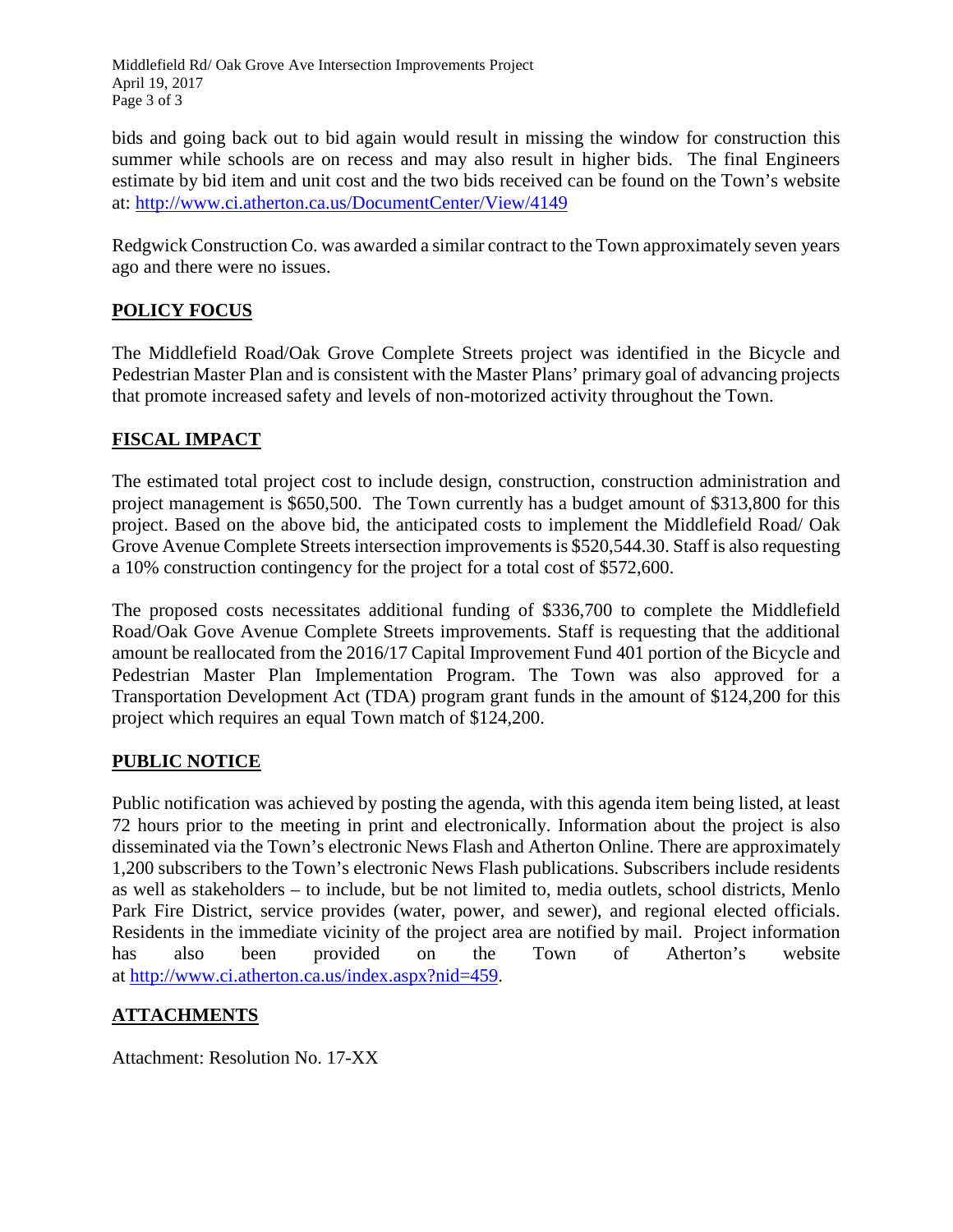#### **ATTACHMENT**

#### **RESOLUTION NO. 17-XX**

#### **A RESOLUTION OF THE CITY COUNCIL OF THE TOWN OF ATHERTON AMENDING THE FY 2016/17 CAPITAL IMPROVEMENT PROGRAM TO INCLUDE ADDITIONAL IMPROVEMENTS TO THE MIDDLEFIELD ROAD/OAK GROVE AVENUE COMPLETE STREETS IMPROVEMENT PROJECT**

WHEREAS, the Town of Atherton has programed Bicycle and Pedestrian Master Plan Implementation Program funding within its Fiscal Year 2016/2017 Capital Improvement Budget; and

WHEREAS, the Town has been granted \$124,200 in Fiscal Year 2015/2016 San Mateo County Transportation Development Act Article 3 Program Funding to make complete streets intersection improvements to the Middlefield Road/Oak Grove Avenue intersection; and

WHEREAS, the Town desires to advance projects that promote increased safety and levels of nonmotorized activity throughout the Town; and

WHEREAS, the Town's Bicycle and Pedestrian Master Plan, adopted in November of 2014, identified the Middlefield Road/Oak Grove Avenue Complete Streets Improvement Project as a priority project; and

WHEREAS, to amend the FY 2016/17 Capital Improvement Program to transfer \$336,700 from the Capital Improvement Projects Fund: Bicycle & Pedestrian Master Plan Implementation Program to Project Number 56079 for the Middlefield Road/Oak Grove Avenue Complete Streets Intersection Improvement Project.

**NOW, THEREFORE, BE IT RESOLVED,** that the City Council of the Town of Atherton does hereby approve and amend the FY 2016/17 Capital Improvement Program Budget to enact the changes as identified on Exhibit A, attached hereto.

**PASSED AND ADOPTED,** at a meeting of the City Council of the Town of Atherton held on the  $19<sup>th</sup>$  day of April, 2017 by the following vote:

| AYES:          | Councilmembers: |
|----------------|-----------------|
| NOES:          | Councilmembers: |
| <b>ABSENT:</b> | Councilmembers: |

 Michael Lempres, Mayor Town of Atherton

 $\frac{1}{2}$  ,  $\frac{1}{2}$  ,  $\frac{1}{2}$  ,  $\frac{1}{2}$  ,  $\frac{1}{2}$  ,  $\frac{1}{2}$  ,  $\frac{1}{2}$  ,  $\frac{1}{2}$  ,  $\frac{1}{2}$  ,  $\frac{1}{2}$  ,  $\frac{1}{2}$  ,  $\frac{1}{2}$  ,  $\frac{1}{2}$  ,  $\frac{1}{2}$  ,  $\frac{1}{2}$  ,  $\frac{1}{2}$  ,  $\frac{1}{2}$  ,  $\frac{1}{2}$  ,  $\frac{1$ 

ATTEST:

\_\_\_\_\_\_\_\_\_\_\_\_\_\_\_\_\_\_\_\_\_\_\_\_\_\_\_ Theresa N. DellaSanta, City Clerk

APPROVED AS TO FORM:

\_\_\_\_\_\_\_\_\_\_\_\_\_\_\_\_\_\_\_\_\_\_\_\_\_\_\_\_ William B. Conners, City Attorney